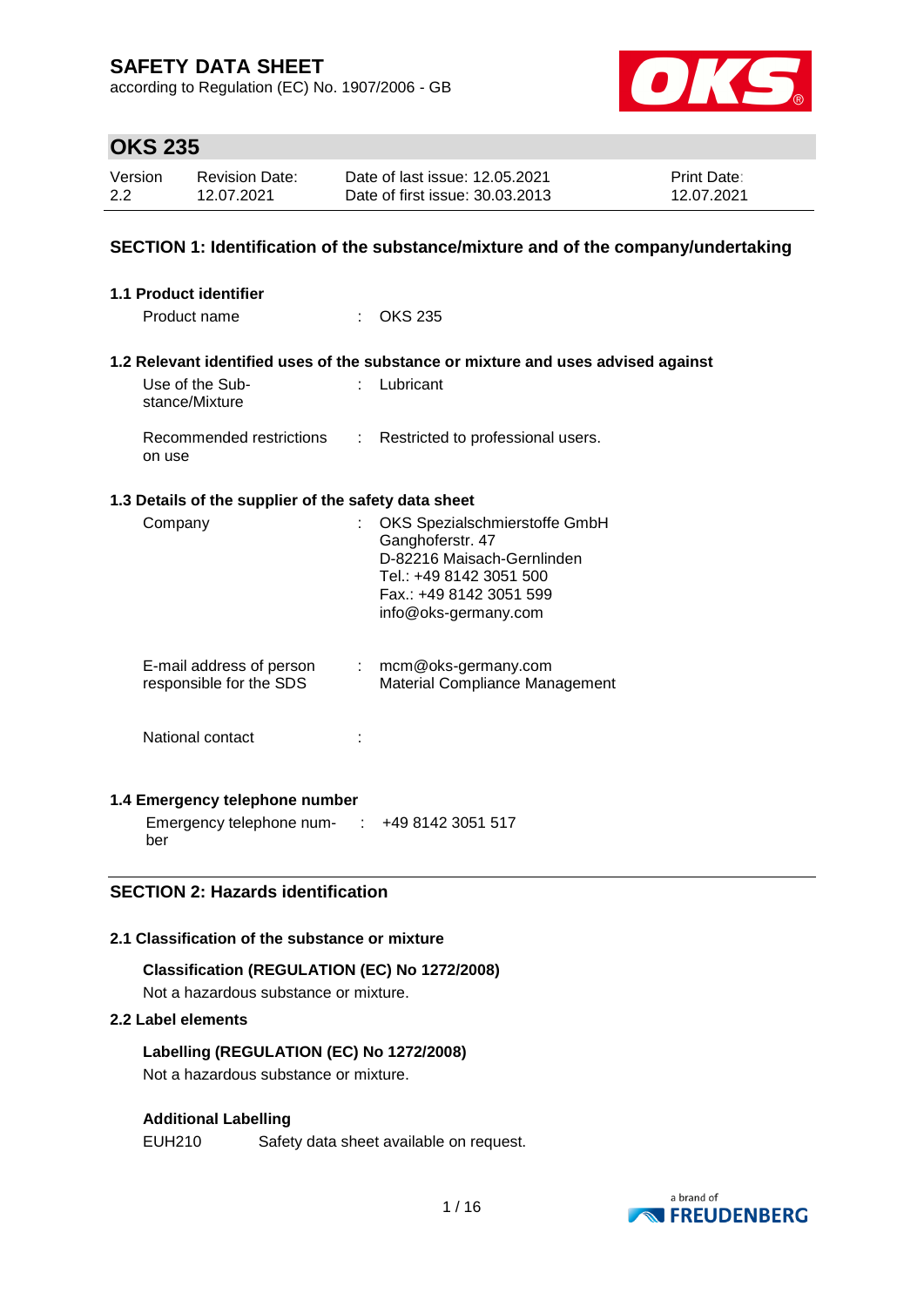according to Regulation (EC) No. 1907/2006 - GB



## **OKS 235**

| Version | <b>Revision Date:</b> | Date of last issue: 12.05.2021  | <b>Print Date:</b> |
|---------|-----------------------|---------------------------------|--------------------|
| 2.2     | 12.07.2021            | Date of first issue: 30.03.2013 | 12.07.2021         |

#### **2.3 Other hazards**

This substance/mixture contains no components considered to be either persistent, bioaccumulative and toxic (PBT), or very persistent and very bioaccumulative (vPvB) at levels of 0.1% or higher.

#### **SECTION 3: Composition/information on ingredients**

#### **3.2 Mixtures**

Chemical nature : Mineral oil.

Metal powder

#### **Components**

| Chemical name                                       | CAS-No.<br>EC-No.<br>Index-No.<br><b>Registration number</b> | Classification                             | Concentration<br>limits<br>M-Factor<br><b>Notes</b> | Concentration<br>(% w/w) |
|-----------------------------------------------------|--------------------------------------------------------------|--------------------------------------------|-----------------------------------------------------|--------------------------|
| Kaolin, calcined                                    | 92704-41-1<br>296-473-8                                      | Eye Irrit.2; H319<br><b>STOT SE3; H335</b> |                                                     | $>= 1 - 10$              |
| 2,5-bis(tert-<br>nonyldithio)-1,3,4-<br>thiadiazole | 89347-09-1<br>289-493-3                                      | Aquatic Chronic3;<br>H412                  |                                                     | $>= 1 - 2.5$             |
| Substances with a workplace exposure limit :        |                                                              |                                            |                                                     |                          |
| aluminium powder<br>(stabilised)                    | 7429-90-5<br>231-072-3<br>013-002-00-1                       | Flam. Sol.1; H228                          |                                                     | $>= 1 - < 10$            |

For explanation of abbreviations see section 16.

### **SECTION 4: First aid measures**

#### **4.1 Description of first aid measures**

| If inhaled              | Remove person to fresh air. If signs/symptoms continue, get<br>medical attention.<br>Keep patient warm and at rest.<br>If breathing is irregular or stopped, administer artificial respira-<br>tion. |
|-------------------------|------------------------------------------------------------------------------------------------------------------------------------------------------------------------------------------------------|
| In case of skin contact | Remove contaminated clothing. If irritation develops, get med-<br>ical attention.<br>Wash off with soap and water.                                                                                   |
| In case of eye contact  | Rinse immediately with plenty of water, also under the eyelids,                                                                                                                                      |

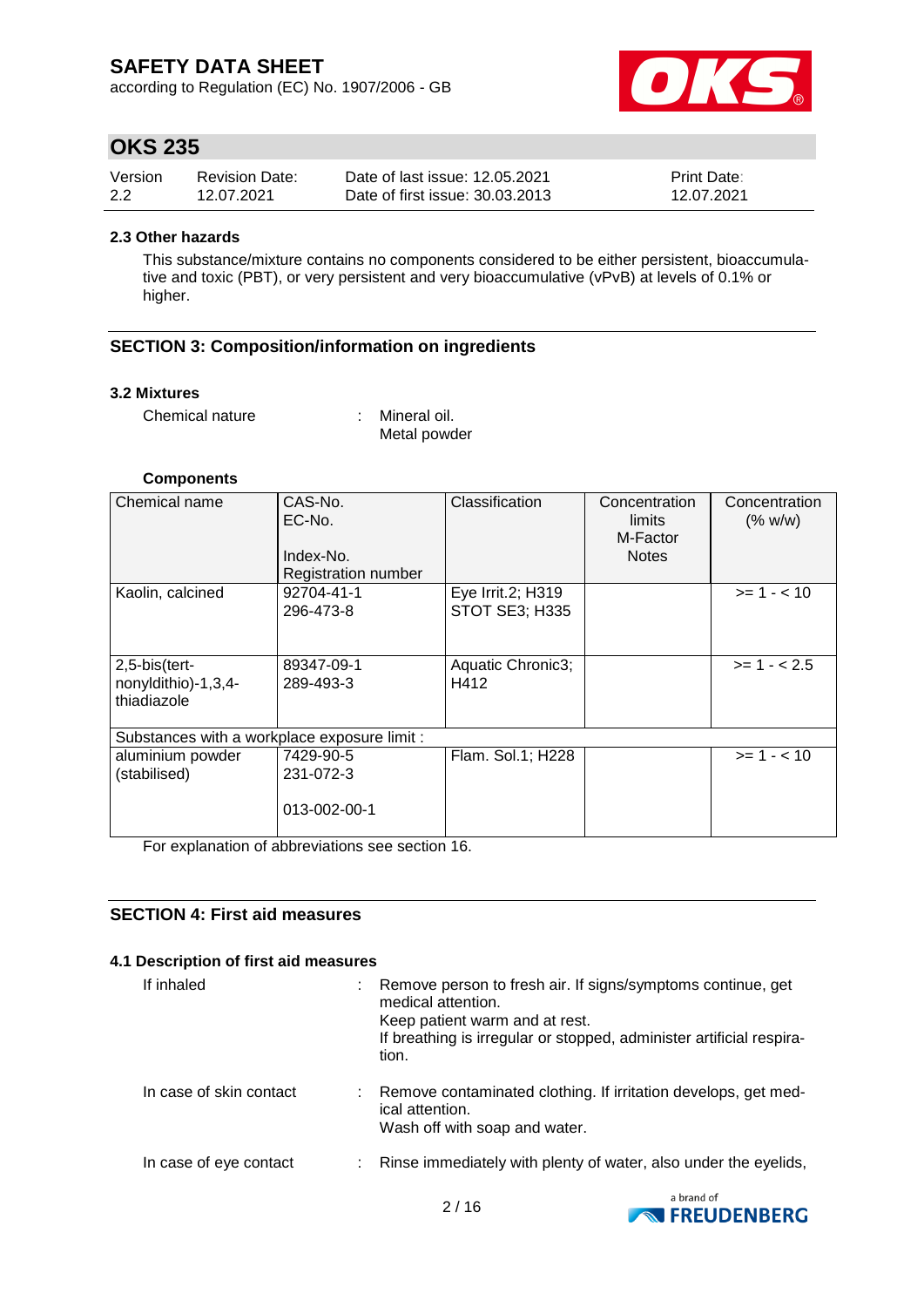according to Regulation (EC) No. 1907/2006 - GB



# **OKS 235**

| Version<br>$2.2^{\circ}$                                                       | <b>Revision Date:</b><br>12.07.2021 |  | Date of last issue: 12.05.2021<br>Date of first issue: 30.03.2013                            | Print Date:<br>12.07.2021 |  |  |
|--------------------------------------------------------------------------------|-------------------------------------|--|----------------------------------------------------------------------------------------------|---------------------------|--|--|
|                                                                                |                                     |  | for at least 10 minutes.<br>If eye irritation persists, consult a specialist.                |                           |  |  |
| If swallowed                                                                   |                                     |  | $\therefore$ Move the victim to fresh air.<br>Do not induce vomiting without medical advice. |                           |  |  |
|                                                                                |                                     |  | 4.2 Most important symptoms and effects, both acute and delayed                              |                           |  |  |
| Symptoms                                                                       |                                     |  | No information available.                                                                    |                           |  |  |
| <b>Risks</b>                                                                   |                                     |  | None known.                                                                                  |                           |  |  |
| 4.3 Indication of any immediate medical attention and special treatment needed |                                     |  |                                                                                              |                           |  |  |
| Treatment                                                                      |                                     |  | No information available.                                                                    |                           |  |  |

#### **SECTION 5: Firefighting measures**

| 5.1 Extinguishing media                                   |   |                                                                                                                                                                         |  |  |  |
|-----------------------------------------------------------|---|-------------------------------------------------------------------------------------------------------------------------------------------------------------------------|--|--|--|
| Suitable extinguishing media                              | ÷ | Use water spray, alcohol-resistant foam, dry chemical or car-<br>bon dioxide.                                                                                           |  |  |  |
| Unsuitable extinguishing<br>media                         |   | : High volume water jet                                                                                                                                                 |  |  |  |
| 5.2 Special hazards arising from the substance or mixture |   |                                                                                                                                                                         |  |  |  |
| Hazardous combustion prod- : Carbon oxides<br>ucts        |   | Nitrogen oxides (NOx)<br>Sulphur oxides<br>Metal oxides                                                                                                                 |  |  |  |
| 5.3 Advice for firefighters                               |   |                                                                                                                                                                         |  |  |  |
| Special protective equipment :<br>for firefighters        |   | In the event of fire, wear self-contained breathing apparatus.<br>Use personal protective equipment. Exposure to decomposi-<br>tion products may be a hazard to health. |  |  |  |
| Further information                                       |   | Standard procedure for chemical fires.                                                                                                                                  |  |  |  |

### **SECTION 6: Accidental release measures**

#### **6.1 Personal precautions, protective equipment and emergency procedures**

Personal precautions : Evacuate personnel to safe areas. Use the indicated respiratory protection if the occupational exposure limit is exceeded and/or in case of product release (dust). Do not breathe vapours, aerosols.

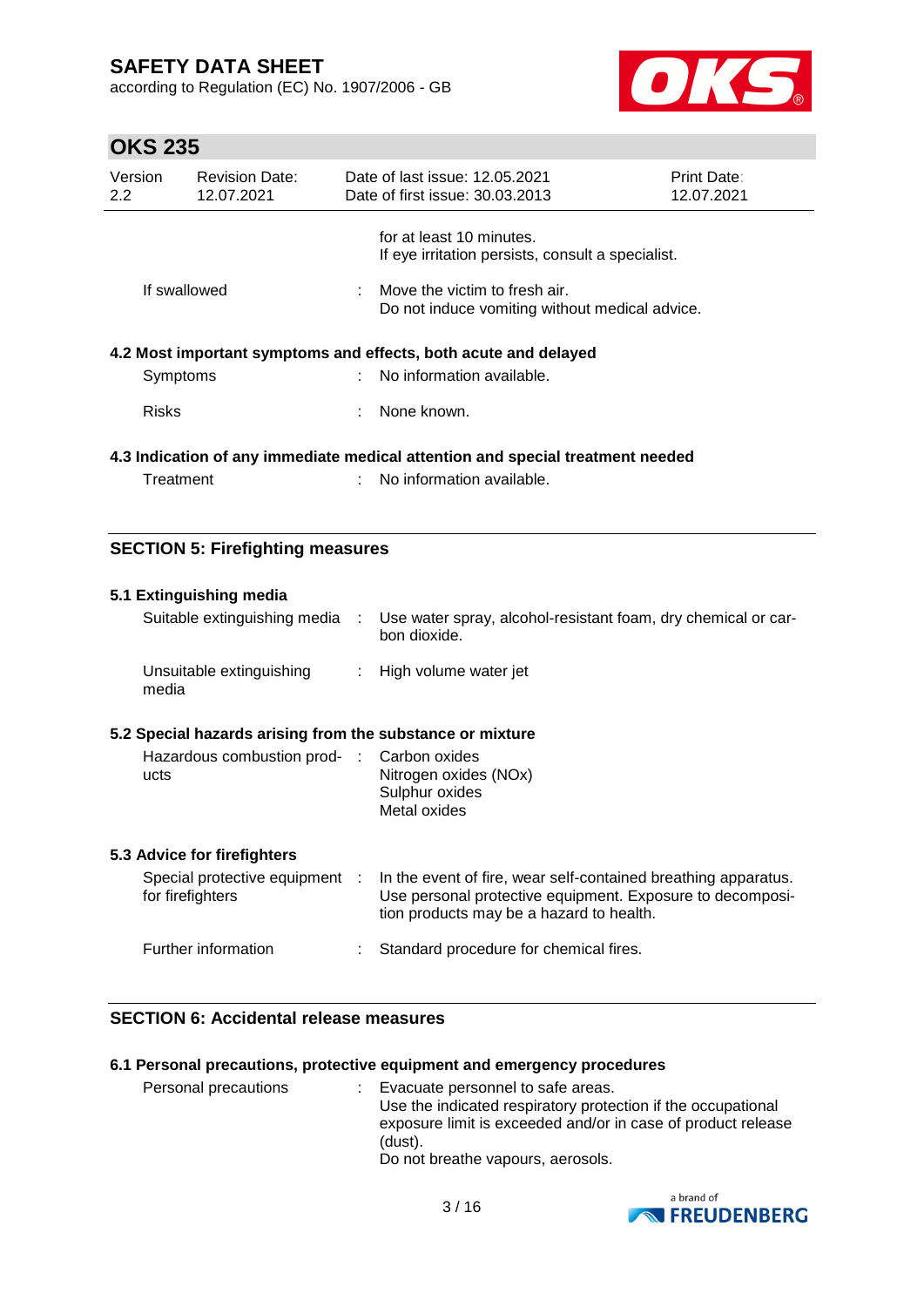according to Regulation (EC) No. 1907/2006 - GB



# **OKS 235**

| Version<br>2.2                         | <b>Revision Date:</b><br>12.07.2021    |  | Date of last issue: 12.05.2021<br>Date of first issue: 30.03.2013                                                                                             | Print Date:<br>12.07.2021 |  |  |
|----------------------------------------|----------------------------------------|--|---------------------------------------------------------------------------------------------------------------------------------------------------------------|---------------------------|--|--|
|                                        |                                        |  | Refer to protective measures listed in sections 7 and 8.                                                                                                      |                           |  |  |
|                                        | <b>6.2 Environmental precautions</b>   |  |                                                                                                                                                               |                           |  |  |
|                                        | Environmental precautions              |  | Try to prevent the material from entering drains or water<br>courses.<br>Local authorities should be advised if significant spillages<br>cannot be contained. |                           |  |  |
|                                        |                                        |  | 6.3 Methods and material for containment and cleaning up                                                                                                      |                           |  |  |
|                                        | Methods for cleaning up                |  | : Clean up promptly by sweeping or vacuum.<br>Keep in suitable, closed containers for disposal.                                                               |                           |  |  |
|                                        | 6.4 Reference to other sections        |  |                                                                                                                                                               |                           |  |  |
|                                        | For personal protection see section 8. |  |                                                                                                                                                               |                           |  |  |
| <b>SECTION 7: Handling and storage</b> |                                        |  |                                                                                                                                                               |                           |  |  |

| 7.1 Precautions for safe handling                                |                                                                                                                                                                                                                                                                                                                                  |
|------------------------------------------------------------------|----------------------------------------------------------------------------------------------------------------------------------------------------------------------------------------------------------------------------------------------------------------------------------------------------------------------------------|
| Advice on safe handling                                          | $\therefore$ For personal protection see section 8.<br>Smoking, eating and drinking should be prohibited in the ap-<br>plication area.<br>Wash hands and face before breaks and immediately after<br>handling the product.                                                                                                       |
| Hygiene measures                                                 | : Wash face, hands and any exposed skin thoroughly after<br>handling.                                                                                                                                                                                                                                                            |
| 7.2 Conditions for safe storage, including any incompatibilities |                                                                                                                                                                                                                                                                                                                                  |
| Requirements for storage<br>areas and containers                 | : Store in original container. Keep container closed when not in<br>use. Keep in a dry, cool and well-ventilated place. Containers<br>which are opened must be carefully resealed and kept upright<br>to prevent leakage. Store in accordance with the particular<br>national regulations. Keep in properly labelled containers. |
| 7.3 Specific end use(s)                                          |                                                                                                                                                                                                                                                                                                                                  |
| Specific use(s)                                                  | Specific instructions for handling, not required.                                                                                                                                                                                                                                                                                |

### **SECTION 8: Exposure controls/personal protection**

#### **8.1 Control parameters**

#### **Occupational Exposure Limits**

| Components | CAS-No. | Value type (Form<br>of exposure) | Control parameters | <b>Basis</b> |
|------------|---------|----------------------------------|--------------------|--------------|
|            |         |                                  |                    |              |

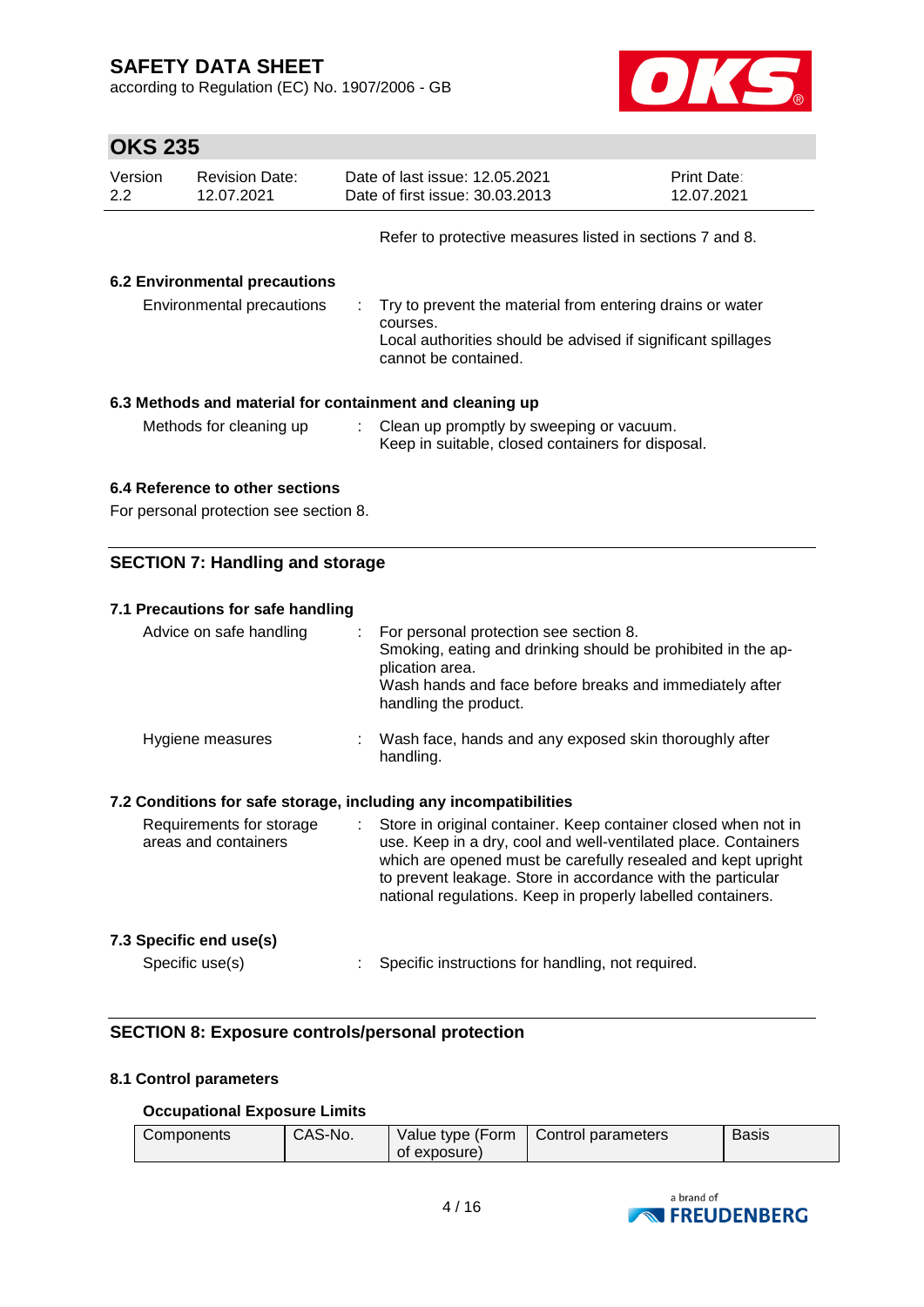according to Regulation (EC) No. 1907/2006 - GB



# **OKS 235**

| Version | <b>Revision Date:</b> | Date of last issue: 12.05.2021  | <b>Print Date:</b> |
|---------|-----------------------|---------------------------------|--------------------|
| 2.2     | 12.07.2021            | Date of first issue: 30.03.2013 | 12.07.2021         |

| aluminium powder<br>(stabilised) | 7429-90-5 | TWA (inhalable<br>dust) | 10 mg/m $3$        | GB EH40<br>$(2011 - 12 - 01)$ |
|----------------------------------|-----------|-------------------------|--------------------|-------------------------------|
|                                  |           | TWA (Respirable         | $4 \text{ ma/m}$ 3 | GB EH40                       |
|                                  |           | dust)                   |                    | $(2011 - 12 - 01)$            |

### **Derived No Effect Level (DNEL) according to Regulation (EC) No. 1907/2006:**

| Substance name                                                                           | End Use | Exposure routes | Potential health ef-<br>fects | Value                   |
|------------------------------------------------------------------------------------------|---------|-----------------|-------------------------------|-------------------------|
| Distillates (petrole-<br>um), hydrotreated<br>heavy paraffinic;<br>Baseoil - unspecified | Workers | Inhalation      | Long-term local ef-<br>fects  | 5.6 mg/m $3$            |
| aluminium powder<br>(stabilised)                                                         | Workers | Inhalation      | Long-term systemic<br>effects | $3.72 \,\mathrm{mg/m3}$ |
|                                                                                          | Workers | Inhalation      | Long-term local ef-<br>fects  | $3.72 \,\mathrm{mg/m3}$ |

#### **Predicted No Effect Concentration (PNEC) according to Regulation (EC) No. 1907/2006:**

| Substance name                    | <b>Environmental Compartment</b> | Value                |
|-----------------------------------|----------------------------------|----------------------|
| Distillates (petroleum), hy-      | Oral                             | $9.33 \text{ mg/kg}$ |
| drotreated heavy paraffinic;      |                                  |                      |
| Baseoil - unspecified             |                                  |                      |
| distillates (petroleum), solvent- | Oral                             | $9.33 \text{ mg/kg}$ |
| dewaxed heavy paraffinic          |                                  |                      |
| aluminium powder (stabilised)     | Fresh water                      | $0.0749$ mg/l        |
|                                   | Sewage treatment plant           | $20$ mg/l            |

#### **8.2 Exposure controls**

#### **Engineering measures**

none

#### **Personal protective equipment**

| Eye protection                                                        | Safety glasses with side-shields                                                                                                                                                                                                                                                                                                            |
|-----------------------------------------------------------------------|---------------------------------------------------------------------------------------------------------------------------------------------------------------------------------------------------------------------------------------------------------------------------------------------------------------------------------------------|
| Hand protection<br>Material<br>Break through time<br>Protective index | butyl-rubber<br>$:$ > 10 min<br>$\therefore$ Class 1                                                                                                                                                                                                                                                                                        |
| Remarks                                                               | Wear protective gloves. The break through time depends<br>amongst other things on the material, the thickness and the<br>type of glove and therefore has to be measured for each<br>case.<br>The selected protective gloves have to satisfy the specifica-<br>tions of Regulation (EU) 2016/425 and the standard EN 374<br>derived from it. |
| Respiratory protection                                                | Not required; except in case of aerosol formation.                                                                                                                                                                                                                                                                                          |
| Filter type                                                           | Filter type A-P                                                                                                                                                                                                                                                                                                                             |

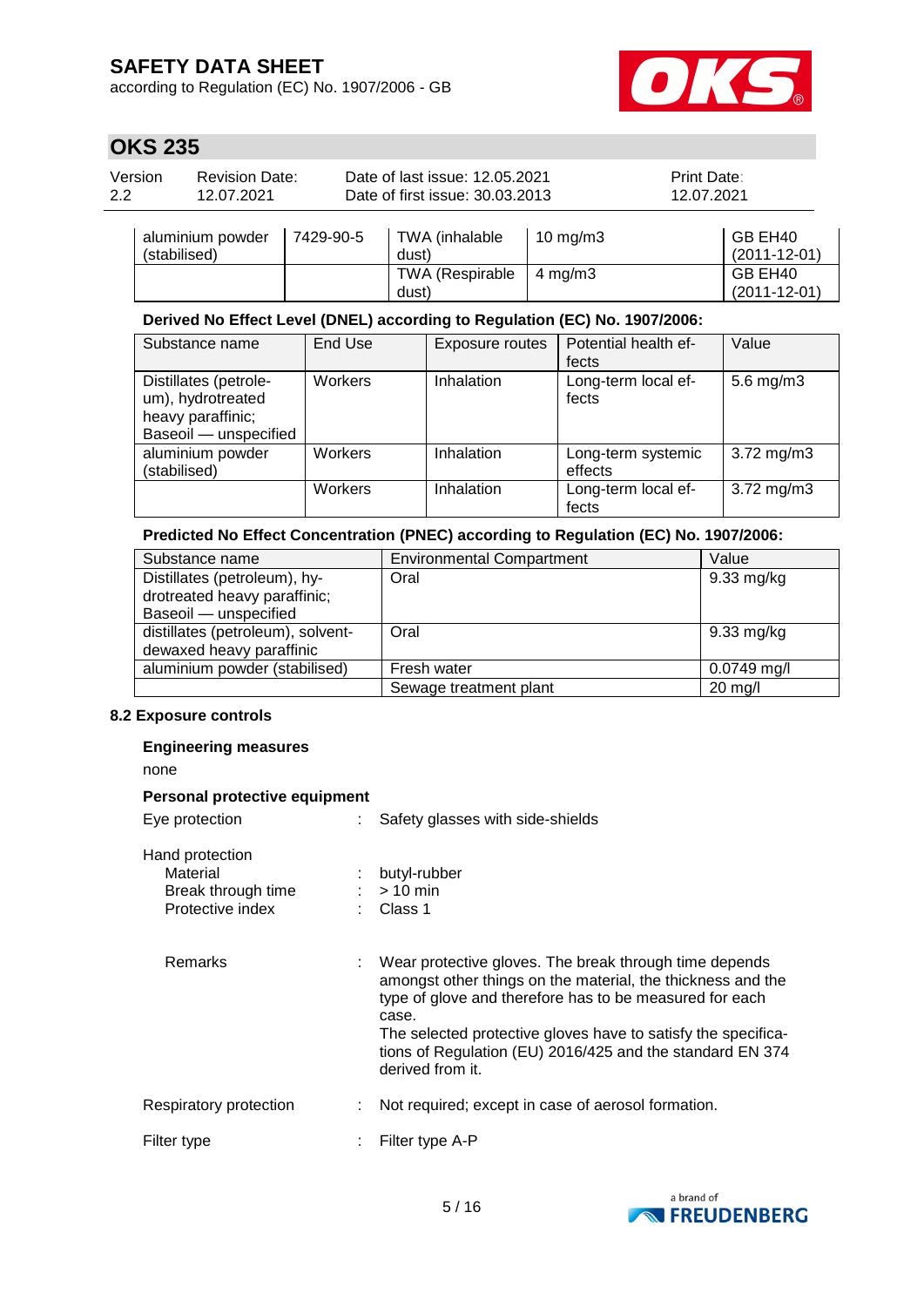according to Regulation (EC) No. 1907/2006 - GB



# **OKS 235**

| Version | <b>Revision Date:</b> | Date of last issue: 12.05.2021                                                                                                                                                                                                                                                                                | <b>Print Date:</b> |
|---------|-----------------------|---------------------------------------------------------------------------------------------------------------------------------------------------------------------------------------------------------------------------------------------------------------------------------------------------------------|--------------------|
| 2.2     | 12.07.2021            | Date of first issue: 30.03.2013                                                                                                                                                                                                                                                                               | 12.07.2021         |
|         | Protective measures   | The type of protective equipment must be selected according<br>to the concentration and amount of the dangerous substance<br>at the specific workplace.<br>Choose body protection in relation to its type, to the concen-<br>tration and amount of dangerous substances, and to the spe-<br>cific work-place. |                    |

### **SECTION 9: Physical and chemical properties**

#### **9.1 Information on basic physical and chemical properties**

| Appearance                                            |    | paste                                                                |
|-------------------------------------------------------|----|----------------------------------------------------------------------|
| Colour                                                | t. | silver                                                               |
| Odour                                                 | t, | fatty odour, slight                                                  |
| <b>Odour Threshold</b>                                | ÷  | No data available                                                    |
|                                                       |    |                                                                      |
| рH                                                    | ÷. | Not applicable<br>substance/mixture is non-soluble (in water)        |
| Drop point                                            | ÷. | 110 °C                                                               |
| Boiling point/boiling range                           | ÷. | No data available                                                    |
| Flash point                                           | t, | Not applicable                                                       |
| Evaporation rate                                      |    | No data available                                                    |
| Flammability (solid, gas)                             | ÷  | <b>Combustible Solids</b>                                            |
| Upper explosion limit / Upper :<br>flammability limit |    | No data available                                                    |
| Lower explosion limit / Lower :<br>flammability limit |    | No data available                                                    |
| Vapour pressure                                       | ÷  | < $0.001$ hPa (20 °C)                                                |
| Relative vapour density                               | ÷  | No data available                                                    |
| Relative density                                      |    | 0.92(20 °C)<br>Reference substance: Water<br>The value is calculated |
| Density                                               | ÷  | $0.92$ g/cm3<br>(20 °C)                                              |

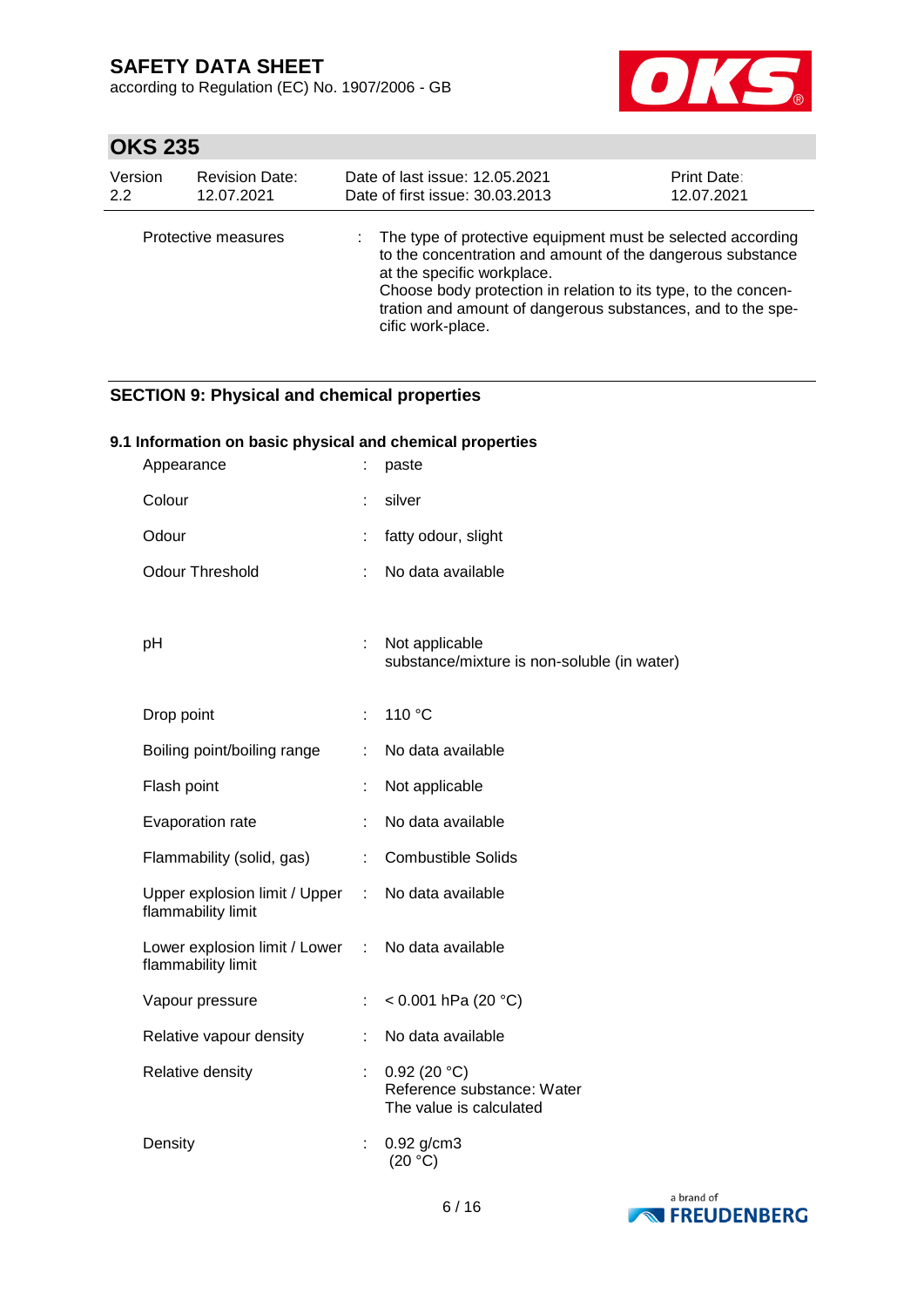according to Regulation (EC) No. 1907/2006 - GB



# **OKS 235**

| Version<br>2.2 |                     | <b>Revision Date:</b><br>12.07.2021 |   | Date of last issue: 12.05.2021<br>Date of first issue: 30.03.2013 | Print Date:<br>12.07.2021 |
|----------------|---------------------|-------------------------------------|---|-------------------------------------------------------------------|---------------------------|
|                |                     |                                     |   |                                                                   |                           |
|                | <b>Bulk density</b> |                                     | ÷ | No data available                                                 |                           |
|                | Solubility(ies)     | Water solubility                    |   | insoluble                                                         |                           |
|                |                     | Solubility in other solvents        | ÷ | No data available                                                 |                           |
|                | octanol/water       | Partition coefficient: n-           | ÷ | No data available                                                 |                           |
|                |                     | Auto-ignition temperature           |   | No data available                                                 |                           |
|                |                     | Decomposition temperature           |   | No data available                                                 |                           |
|                | Viscosity           | Viscosity, dynamic                  |   | No data available                                                 |                           |
|                |                     | Viscosity, kinematic                | ÷ | Not applicable                                                    |                           |
|                |                     | <b>Explosive properties</b>         |   | Not explosive                                                     |                           |
|                |                     | Oxidizing properties                |   | No data available                                                 |                           |
|                |                     | 9.2 Other information               |   |                                                                   |                           |
|                |                     | Sublimation point                   |   | No data available                                                 |                           |
|                |                     | Metal corrosion rate                |   | Not corrosive to metals                                           |                           |
|                | Self-ignition       |                                     |   | not auto-flammable                                                |                           |

### **SECTION 10: Stability and reactivity**

| 10.1 Reactivity                         |                                                               |
|-----------------------------------------|---------------------------------------------------------------|
| No hazards to be specially mentioned.   |                                                               |
| <b>10.2 Chemical stability</b>          |                                                               |
| Stable under normal conditions.         |                                                               |
| 10.3 Possibility of hazardous reactions |                                                               |
| Hazardous reactions                     | : No dangerous reaction known under conditions of normal use. |
| <b>10.4 Conditions to avoid</b>         |                                                               |
| Conditions to avoid                     | : No conditions to be specially mentioned.                    |
| 10.5 Incompatible materials             |                                                               |
| Materials to avoid                      | : No materials to be especially mentioned.                    |

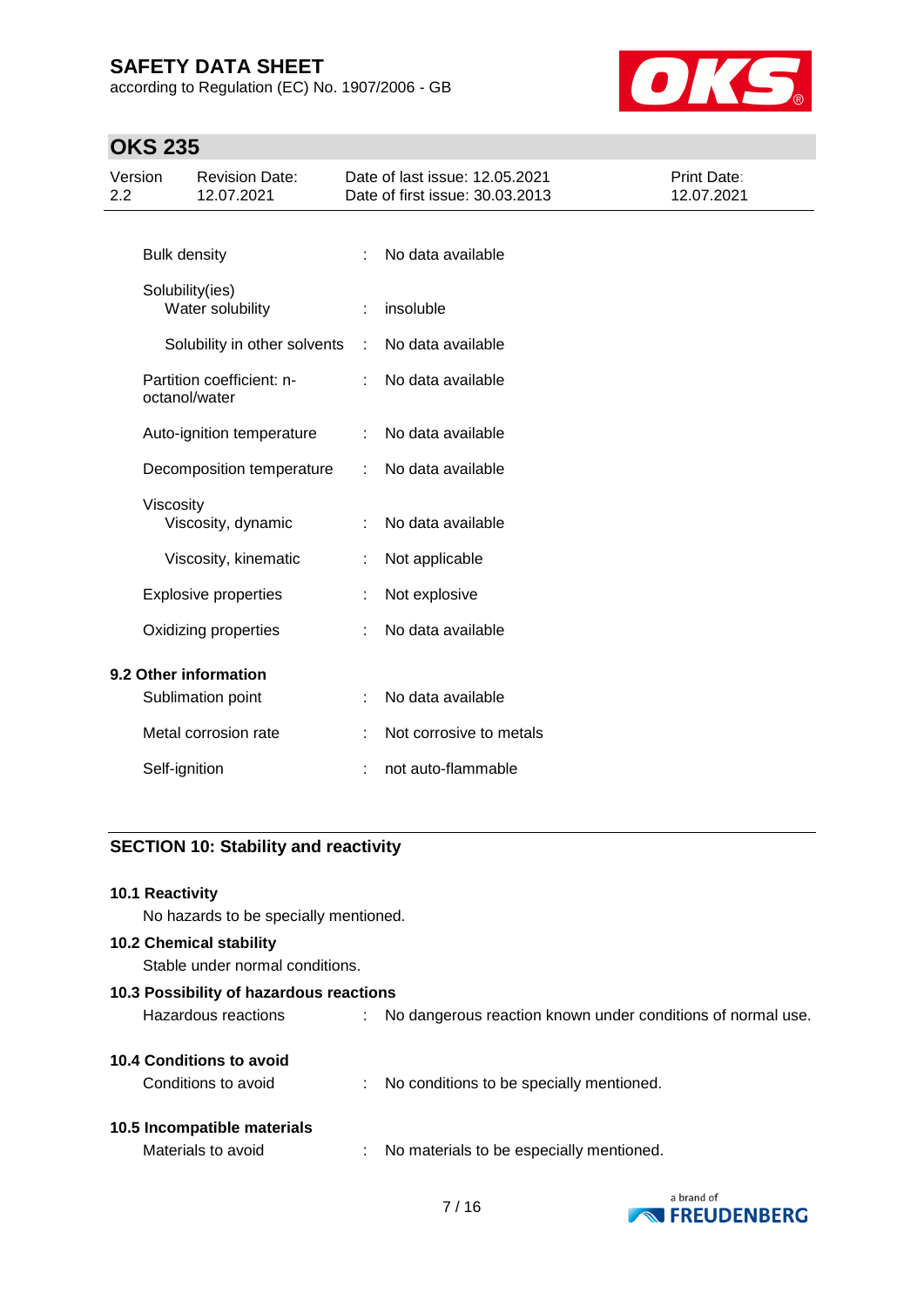according to Regulation (EC) No. 1907/2006 - GB



# **OKS 235**

| Version | <b>Revision Date:</b> | Date of last issue: 12.05.2021  | <b>Print Date:</b> |
|---------|-----------------------|---------------------------------|--------------------|
| 2.2     | 12.07.2021            | Date of first issue: 30.03.2013 | 12.07.2021         |

#### **10.6 Hazardous decomposition products**

No decomposition if stored and applied as directed.

### **SECTION 11: Toxicological information**

#### **11.1 Information on toxicological effects**

| <b>Acute toxicity</b>                        |                |                                                                                                                                                                |
|----------------------------------------------|----------------|----------------------------------------------------------------------------------------------------------------------------------------------------------------|
| <b>Product:</b>                              |                |                                                                                                                                                                |
| Acute oral toxicity                          | $\mathbb{R}^n$ | Remarks: This information is not available.                                                                                                                    |
| Acute inhalation toxicity                    | $\mathbb{R}^n$ | Remarks: This information is not available.                                                                                                                    |
| Components:                                  |                |                                                                                                                                                                |
| Kaolin, calcined:                            |                |                                                                                                                                                                |
| Acute inhalation toxicity                    |                | : Assessment: The substance or mixture is classified as specific<br>target organ toxicant, single exposure, category 3 with respira-<br>tory tract irritation. |
| 2,5-bis(tert-nonyldithio)-1,3,4-thiadiazole: |                |                                                                                                                                                                |
| Acute oral toxicity                          | $\mathbb{R}^n$ | LD50 (Rat): $> 10,000$ mg/kg                                                                                                                                   |
| Acute dermal toxicity                        | ÷.             | LD50 (Rabbit): $> 2,000$ mg/kg                                                                                                                                 |
| aluminium powder (stabilised):               |                |                                                                                                                                                                |
| Acute inhalation toxicity                    | t.             | $LC50$ (Rat): $> 5.09$ mg/l<br>Exposure time: 4 h<br>Test atmosphere: dust/mist<br>Assessment: The substance or mixture has no acute inhala-<br>tion toxicity  |
| <b>Skin corrosion/irritation</b>             |                |                                                                                                                                                                |
| Product:                                     |                |                                                                                                                                                                |
| <b>Remarks</b>                               |                | This information is not available.                                                                                                                             |
| Components:                                  |                |                                                                                                                                                                |
| Kaolin, calcined:                            |                |                                                                                                                                                                |
| Result                                       |                | Repeated exposure may cause skin dryness or cracking.                                                                                                          |
| aluminium powder (stabilised):               |                |                                                                                                                                                                |
| Species                                      |                | Rabbit                                                                                                                                                         |
| Assessment                                   |                | No skin irritation                                                                                                                                             |
| Result                                       |                | No skin irritation                                                                                                                                             |

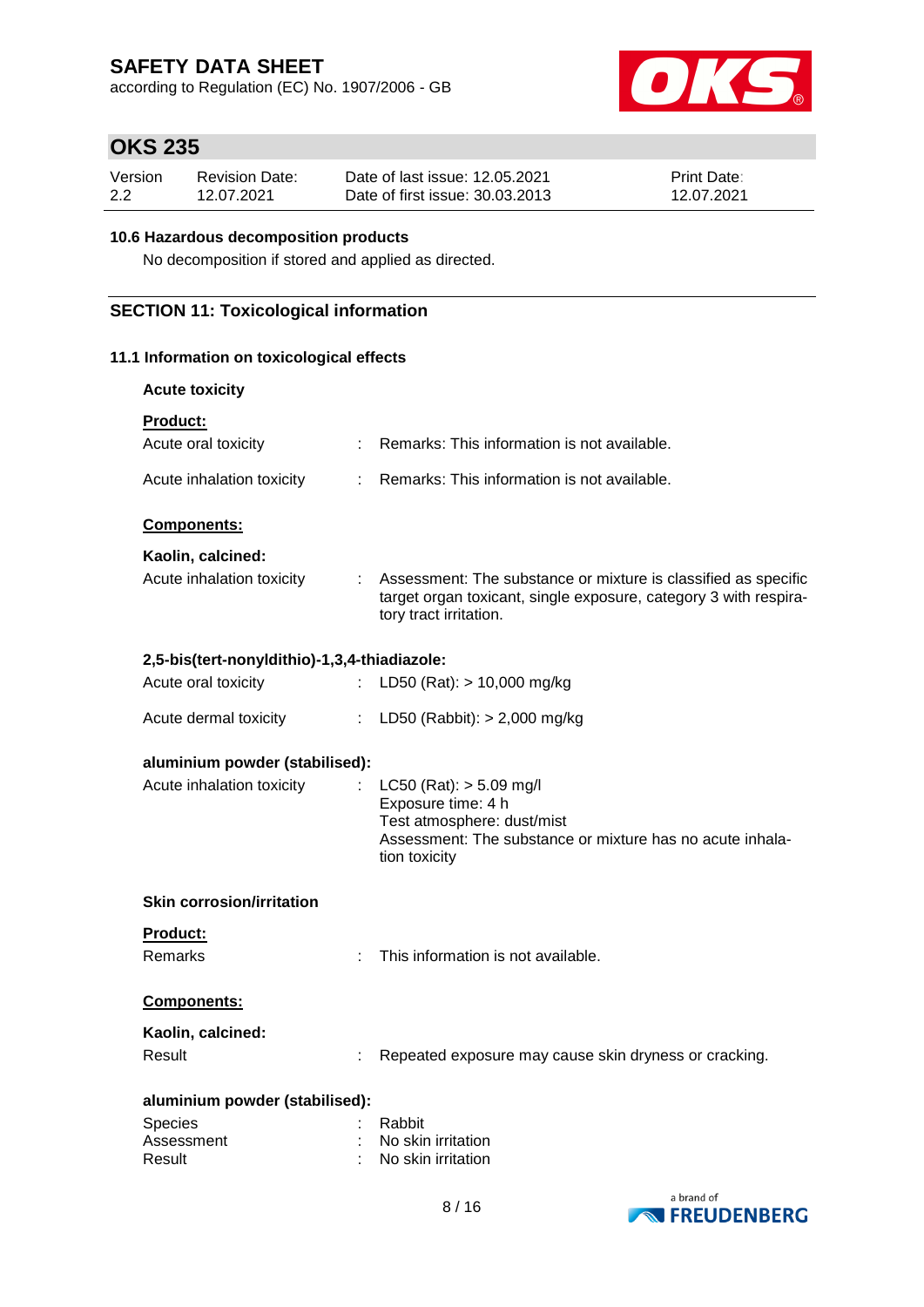according to Regulation (EC) No. 1907/2006 - GB



# **OKS 235**

| Version | <b>Revision Date:</b> | Date of last issue: 12.05.2021  | <b>Print Date:</b> |
|---------|-----------------------|---------------------------------|--------------------|
| 2.2     | 12.07.2021            | Date of first issue: 30.03.2013 | 12.07.2021         |

| Serious eye damage/eye irritation             |                                                          |
|-----------------------------------------------|----------------------------------------------------------|
| Product:                                      |                                                          |
| <b>Remarks</b><br>t.                          | This information is not available.                       |
| Components:                                   |                                                          |
| Kaolin, calcined:                             |                                                          |
| Result<br>÷.                                  | Irritating to eyes.                                      |
|                                               |                                                          |
| aluminium powder (stabilised):                |                                                          |
| Species<br>Assessment                         | Rabbit<br>No eye irritation                              |
| Result                                        | No eye irritation                                        |
|                                               |                                                          |
| <b>Respiratory or skin sensitisation</b>      |                                                          |
| <b>Product:</b>                               |                                                          |
| <b>Remarks</b><br>$\mathcal{L}^{\mathcal{L}}$ | This information is not available.                       |
|                                               |                                                          |
| Components:                                   |                                                          |
| aluminium powder (stabilised):                |                                                          |
| <b>Species</b>                                | Guinea pig                                               |
| Assessment                                    | : Did not cause sensitisation on laboratory animals.     |
| Result                                        | Did not cause sensitisation on laboratory animals.       |
| <b>Germ cell mutagenicity</b>                 |                                                          |
| <b>Product:</b>                               |                                                          |
| Genotoxicity in vitro                         | : Remarks: No data available                             |
|                                               |                                                          |
| Genotoxicity in vivo                          | Remarks: No data available<br>$\mathcal{L}^{\text{max}}$ |
| Carcinogenicity                               |                                                          |
|                                               |                                                          |
| Product:                                      |                                                          |
| Remarks                                       | No data available                                        |
| <b>Reproductive toxicity</b>                  |                                                          |
| Product:                                      |                                                          |
| Effects on fertility<br>÷.                    | Remarks: No data available                               |
|                                               |                                                          |
| Effects on foetal develop-<br>t.<br>ment      | Remarks: No data available                               |

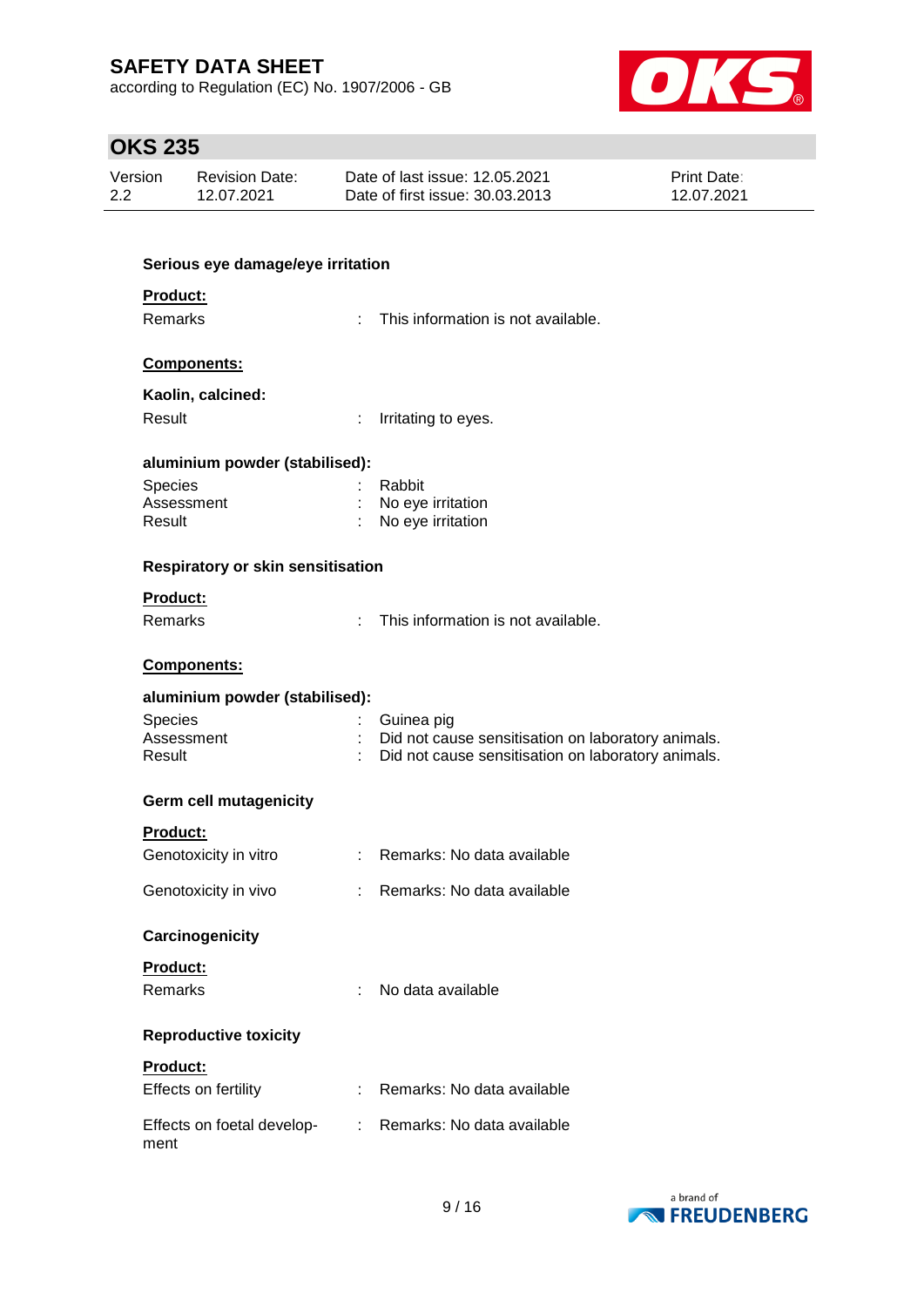according to Regulation (EC) No. 1907/2006 - GB



# **OKS 235**

| Version<br>2.2             | <b>Revision Date:</b><br>12.07.2021                       | Date of last issue: 12.05.2021<br>Date of first issue: 30.03.2013                                                                                            | Print Date:<br>12.07.2021 |
|----------------------------|-----------------------------------------------------------|--------------------------------------------------------------------------------------------------------------------------------------------------------------|---------------------------|
|                            | <b>STOT - single exposure</b>                             |                                                                                                                                                              |                           |
|                            | Components:                                               |                                                                                                                                                              |                           |
|                            | Kaolin, calcined:<br><b>Exposure routes</b><br>Assessment | Inhalation<br>The substance or mixture is classified as specific target organ<br>toxicant, single exposure, category 3 with respiratory tract<br>irritation. |                           |
|                            | <b>Repeated dose toxicity</b>                             |                                                                                                                                                              |                           |
| <b>Product:</b><br>Remarks |                                                           | This information is not available.                                                                                                                           |                           |
|                            | <b>Aspiration toxicity</b>                                |                                                                                                                                                              |                           |
| <b>Product:</b>            | This information is not available.                        |                                                                                                                                                              |                           |
|                            | <b>Further information</b>                                |                                                                                                                                                              |                           |
| <b>Product:</b><br>Remarks |                                                           | Information given is based on data on the components and<br>the toxicology of similar products.                                                              |                           |

### **SECTION 12: Ecological information**

### **12.1 Toxicity**

| <b>Product:</b>                                        |    |                              |
|--------------------------------------------------------|----|------------------------------|
| Toxicity to fish                                       |    | Remarks: No data available   |
| Toxicity to daphnia and other<br>aquatic invertebrates |    | : Remarks: No data available |
| Toxicity to algae/aquatic<br>plants                    | t. | Remarks: No data available   |
| Toxicity to microorganisms                             |    | Remarks: No data available   |

#### **Components:**

#### **2,5-bis(tert-nonyldithio)-1,3,4-thiadiazole:**

| Toxicity to fish | : LC50 (Fish): $> 10 - 100$ mg/l |
|------------------|----------------------------------|
|                  | Exposure time: 96 h              |

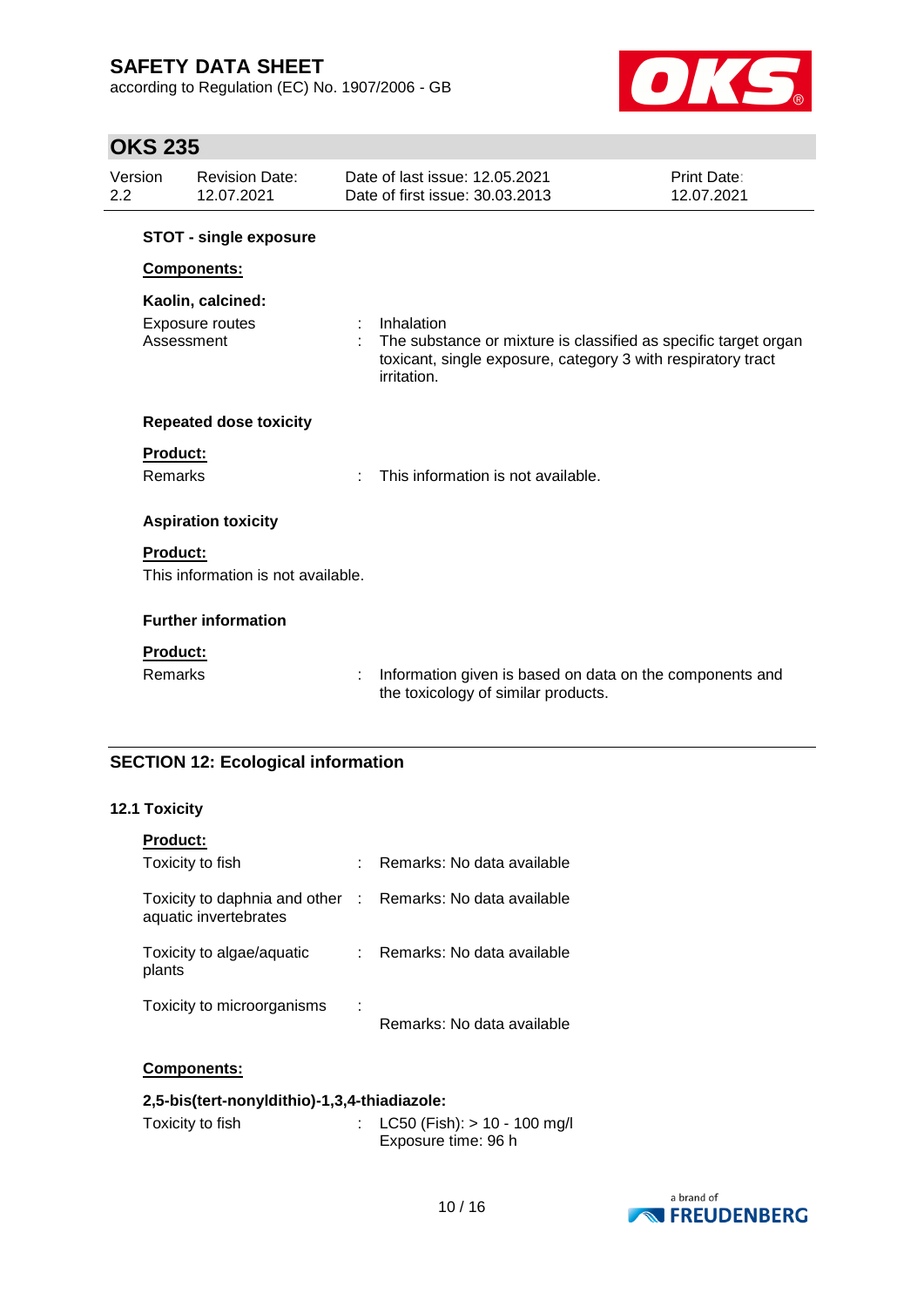according to Regulation (EC) No. 1907/2006 - GB



# **OKS 235**

| Version<br>2.2                                           |          | <b>Revision Date:</b><br>12.07.2021                       |                                                                      | Date of last issue: 12.05.2021<br>Date of first issue: 30.03.2013                                                                                                                                                       | Print Date:<br>12.07.2021 |
|----------------------------------------------------------|----------|-----------------------------------------------------------|----------------------------------------------------------------------|-------------------------------------------------------------------------------------------------------------------------------------------------------------------------------------------------------------------------|---------------------------|
| Toxicity to daphnia and other :<br>aquatic invertebrates |          |                                                           | (Daphnia magna (Water flea)): > 10 - 100 mg/l<br>Exposure time: 48 h |                                                                                                                                                                                                                         |                           |
|                                                          | plants   | Toxicity to algae/aquatic                                 |                                                                      | : EC50 : $> 10 - 100$ mg/l<br>Exposure time: 72 h                                                                                                                                                                       |                           |
|                                                          |          | aluminium powder (stabilised):                            |                                                                      |                                                                                                                                                                                                                         |                           |
|                                                          |          | Toxicity to fish                                          |                                                                      | LC50 (Oncorhynchus mykiss (rainbow trout)): 0.12 mg/l<br>Exposure time: 96 h<br>Test Type: static test<br>Remarks: No toxicity at the limit of solubility                                                               |                           |
|                                                          |          |                                                           |                                                                      |                                                                                                                                                                                                                         |                           |
|                                                          |          | <b>Ecotoxicology Assessment</b><br>Acute aquatic toxicity | ÷                                                                    | This product has no known ecotoxicological effects.                                                                                                                                                                     |                           |
|                                                          |          | Chronic aquatic toxicity                                  | ÷                                                                    | This product has no known ecotoxicological effects.                                                                                                                                                                     |                           |
|                                                          |          |                                                           |                                                                      |                                                                                                                                                                                                                         |                           |
|                                                          |          | 12.2 Persistence and degradability                        |                                                                      |                                                                                                                                                                                                                         |                           |
|                                                          | Product: |                                                           |                                                                      |                                                                                                                                                                                                                         |                           |
|                                                          |          | Biodegradability                                          |                                                                      | : Remarks: No data available                                                                                                                                                                                            |                           |
|                                                          | ity      |                                                           |                                                                      | Physico-chemical removabil- : Remarks: No data available                                                                                                                                                                |                           |
|                                                          |          | Components:                                               |                                                                      |                                                                                                                                                                                                                         |                           |
|                                                          |          | 2,5-bis(tert-nonyldithio)-1,3,4-thiadiazole:              |                                                                      |                                                                                                                                                                                                                         |                           |
|                                                          |          | Biodegradability                                          | ÷.                                                                   | Result: Not readily biodegradable.                                                                                                                                                                                      |                           |
|                                                          |          | 12.3 Bioaccumulative potential                            |                                                                      |                                                                                                                                                                                                                         |                           |
|                                                          | Product: |                                                           |                                                                      |                                                                                                                                                                                                                         |                           |
|                                                          |          | <b>Bioaccumulation</b>                                    |                                                                      | Remarks: This mixture contains no substance considered to<br>be persistent, bioaccumulating and toxic (PBT).<br>This mixture contains no substance considered to be very<br>persistent and very bioaccumulating (vPvB). |                           |
|                                                          |          | 12.4 Mobility in soil                                     |                                                                      |                                                                                                                                                                                                                         |                           |
|                                                          | Product: |                                                           |                                                                      |                                                                                                                                                                                                                         |                           |
|                                                          | Mobility |                                                           |                                                                      | Remarks: No data available                                                                                                                                                                                              |                           |
|                                                          |          | Distribution among environ-<br>mental compartments        |                                                                      | Remarks: No data available                                                                                                                                                                                              |                           |
|                                                          |          | 12.5 Results of PBT and vPvB assessment                   |                                                                      |                                                                                                                                                                                                                         |                           |
|                                                          | Product: |                                                           |                                                                      |                                                                                                                                                                                                                         |                           |

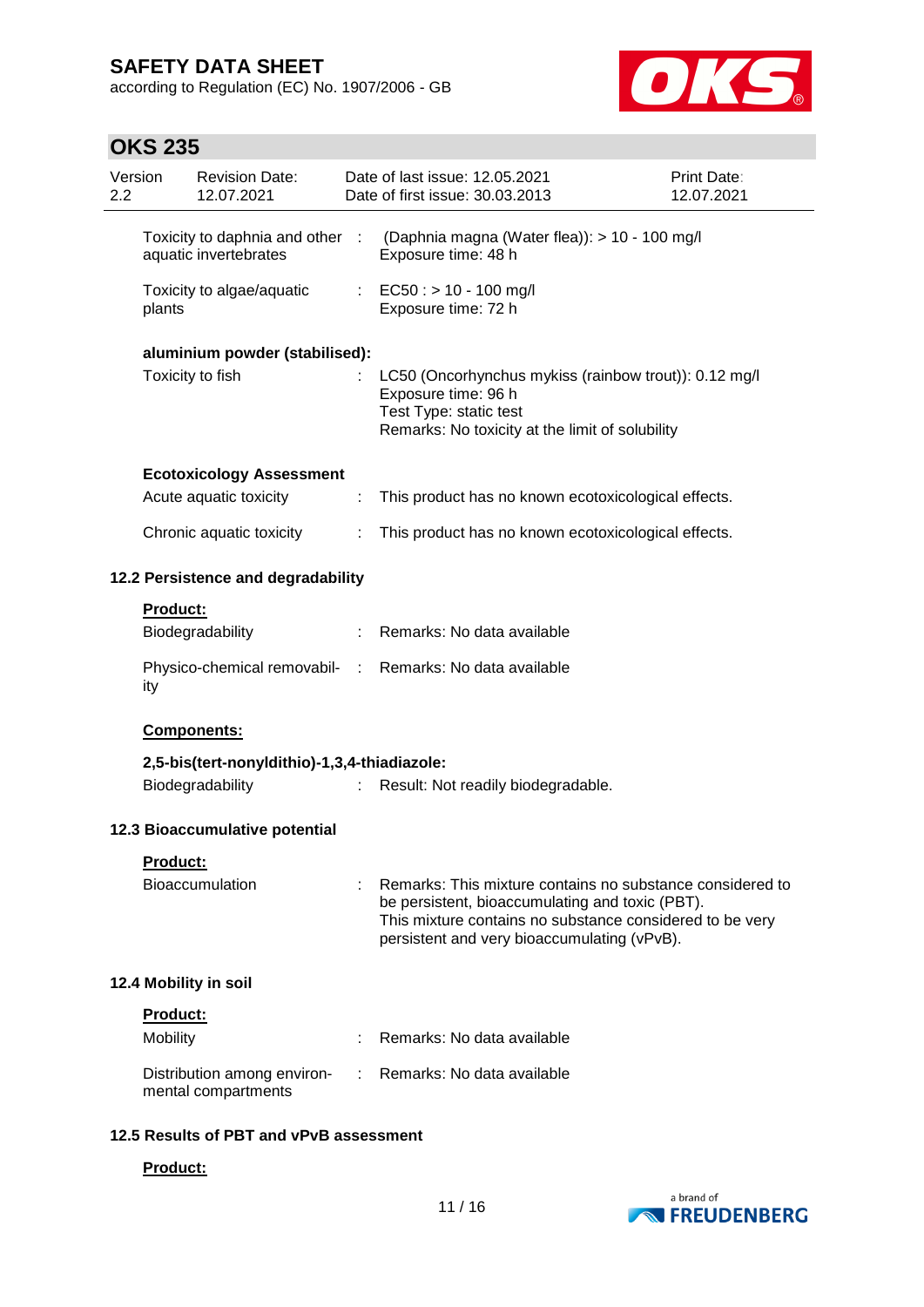according to Regulation (EC) No. 1907/2006 - GB



# **OKS 235**

| Version<br>$2.2^{\circ}$ |                            | <b>Revision Date:</b><br>12.07.2021 |    | Date of last issue: 12.05.2021<br>Date of first issue: 30.03.2013                                                                                                                                                                                                         | Print Date:<br>12.07.2021 |  |
|--------------------------|----------------------------|-------------------------------------|----|---------------------------------------------------------------------------------------------------------------------------------------------------------------------------------------------------------------------------------------------------------------------------|---------------------------|--|
|                          | Assessment                 |                                     |    | This substance/mixture contains no components considered<br>to be either persistent, bioaccumulative and toxic (PBT), or<br>very persistent and very bioaccumulative (vPvB) at levels of<br>$0.1\%$ or higher                                                             |                           |  |
|                          | 12.6 Other adverse effects |                                     |    |                                                                                                                                                                                                                                                                           |                           |  |
|                          | <b>Product:</b>            |                                     |    |                                                                                                                                                                                                                                                                           |                           |  |
|                          | tial                       | Endocrine disrupting poten-         | ÷. | The substance/mixture does not contain components consid-<br>ered to have endocrine disrupting properties according to<br>REACH Article 57(f) or Commission Delegated regulation<br>(EU) 2017/2100 or Commission Regulation (EU) 2018/605 at<br>levels of 0.1% or higher. |                           |  |
|                          | mation                     | Additional ecological infor-        |    | : No information on ecology is available.                                                                                                                                                                                                                                 |                           |  |

### **SECTION 13: Disposal considerations**

| 13.1 Waste treatment methods |                           |                                                                                                                                                                        |
|------------------------------|---------------------------|------------------------------------------------------------------------------------------------------------------------------------------------------------------------|
| Product                      |                           | Waste codes should be assigned by the user based on the<br>application for which the product was used.                                                                 |
|                              |                           | The product should not be allowed to enter drains, water<br>courses or the soil.                                                                                       |
| Contaminated packaging       | $\mathbb{Z}^{\mathbb{Z}}$ | Packaging that is not properly emptied must be disposed of as<br>the unused product.<br>Dispose of waste product or used containers according to<br>local regulations. |
|                              |                           | The following Waste Codes are only suggestions:                                                                                                                        |
| Waste Code                   |                           | used product, unused product<br>12 01 12*, spent waxes and fats                                                                                                        |
|                              |                           | uncleaned packagings<br>15 01 10, packaging containing residues of or contaminated<br>by hazardous substances                                                          |

### **SECTION 14: Transport information**

| 14.1 UN number |
|----------------|
|----------------|

| <b>ADR</b> | $\therefore$ Not regulated as a dangerous good |
|------------|------------------------------------------------|
| <b>RID</b> | : Not regulated as a dangerous good            |

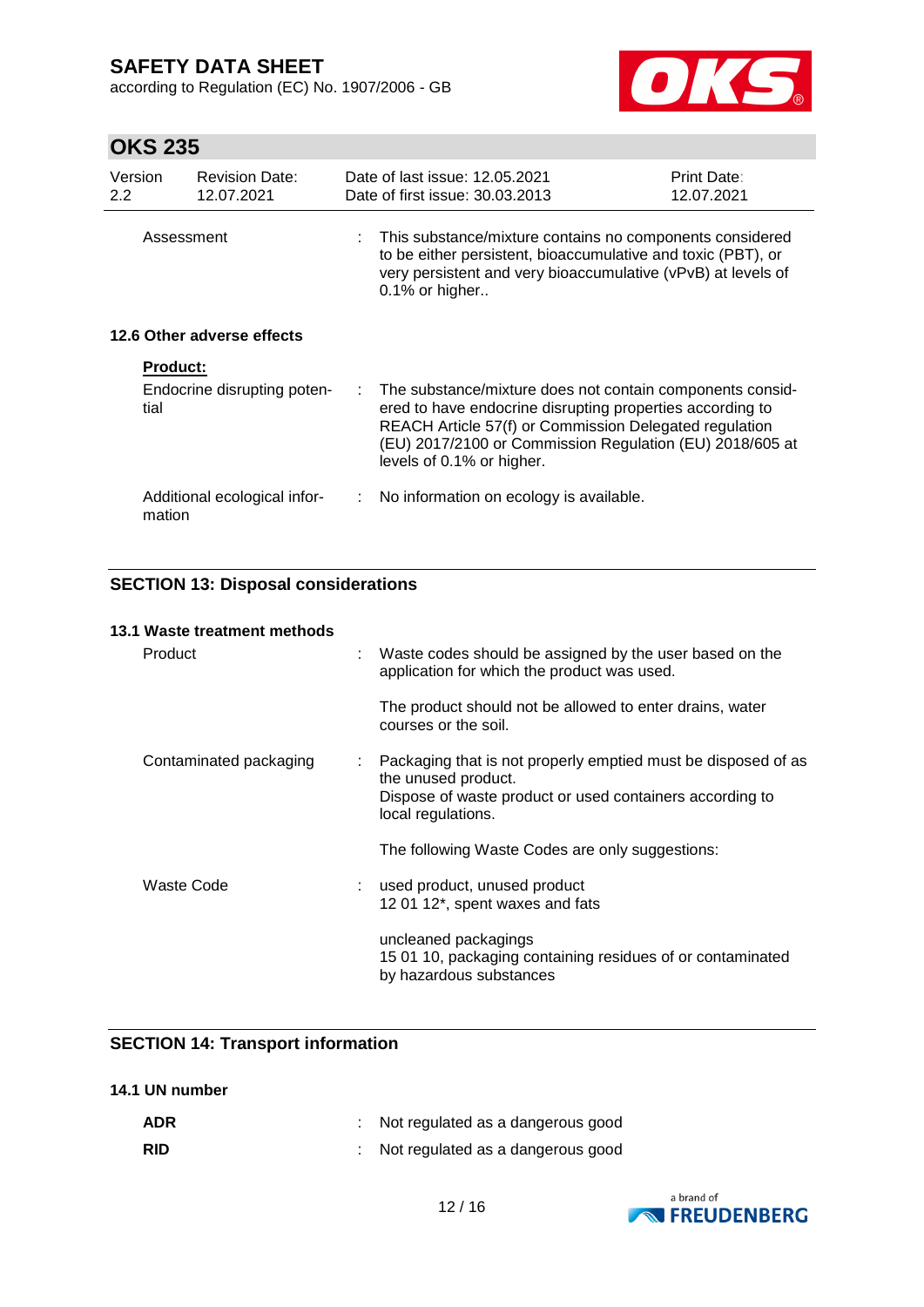according to Regulation (EC) No. 1907/2006 - GB



# **OKS 235**

| Version<br>2.2 | <b>Revision Date:</b><br>12.07.2021                 |   | Date of last issue: 12.05.2021<br>Date of first issue: 30.03.2013       | Print Date:<br>12.07.2021 |  |  |  |
|----------------|-----------------------------------------------------|---|-------------------------------------------------------------------------|---------------------------|--|--|--|
|                |                                                     |   |                                                                         |                           |  |  |  |
|                | <b>IMDG</b>                                         |   | Not regulated as a dangerous good                                       |                           |  |  |  |
| <b>IATA</b>    |                                                     |   | Not regulated as a dangerous good                                       |                           |  |  |  |
|                | 14.2 UN proper shipping name                        |   |                                                                         |                           |  |  |  |
| <b>ADR</b>     |                                                     | ÷ | Not regulated as a dangerous good                                       |                           |  |  |  |
| <b>RID</b>     |                                                     |   | Not regulated as a dangerous good                                       |                           |  |  |  |
|                | <b>IMDG</b>                                         |   | Not regulated as a dangerous good                                       |                           |  |  |  |
| <b>IATA</b>    |                                                     |   | Not regulated as a dangerous good                                       |                           |  |  |  |
|                | 14.3 Transport hazard class(es)                     |   |                                                                         |                           |  |  |  |
| <b>ADR</b>     |                                                     | t | Not regulated as a dangerous good                                       |                           |  |  |  |
| <b>RID</b>     |                                                     |   | Not regulated as a dangerous good                                       |                           |  |  |  |
|                | <b>IMDG</b>                                         |   | Not regulated as a dangerous good                                       |                           |  |  |  |
| <b>IATA</b>    |                                                     |   | Not regulated as a dangerous good                                       |                           |  |  |  |
|                | 14.4 Packing group                                  |   |                                                                         |                           |  |  |  |
| <b>ADR</b>     |                                                     | t | Not regulated as a dangerous good                                       |                           |  |  |  |
| <b>RID</b>     |                                                     | t | Not regulated as a dangerous good                                       |                           |  |  |  |
|                | <b>IMDG</b>                                         |   | Not regulated as a dangerous good                                       |                           |  |  |  |
|                | <b>IATA (Cargo)</b>                                 |   | Not regulated as a dangerous good                                       |                           |  |  |  |
|                | <b>IATA (Passenger)</b>                             |   | Not regulated as a dangerous good                                       |                           |  |  |  |
|                | <b>14.5 Environmental hazards</b>                   |   |                                                                         |                           |  |  |  |
| <b>ADR</b>     |                                                     |   | Not regulated as a dangerous good                                       |                           |  |  |  |
| <b>RID</b>     |                                                     |   | Not regulated as a dangerous good                                       |                           |  |  |  |
|                | <b>IMDG</b>                                         |   | Not regulated as a dangerous good                                       |                           |  |  |  |
|                | <b>IATA (Passenger)</b>                             |   | Not regulated as a dangerous good                                       |                           |  |  |  |
|                | <b>IATA (Cargo)</b>                                 |   | Not regulated as a dangerous good                                       |                           |  |  |  |
|                | 14.6 Special precautions for user<br>Not applicable |   |                                                                         |                           |  |  |  |
|                |                                                     |   | 14.7 Transport in bulk according to Annex II of Marpol and the IBC Code |                           |  |  |  |
|                | Remarks                                             |   | Not applicable for product as supplied.                                 |                           |  |  |  |

#### **SECTION 15: Regulatory information**

#### **15.1 Safety, health and environmental regulations/legislation specific for the substance or mixture**

- REACH Candidate List of Substances of Very High Concern for Authorisation (Article 59).
- : This product does not contain substances of very high concern (Regulation (EC) No 1907/2006 (REACH),

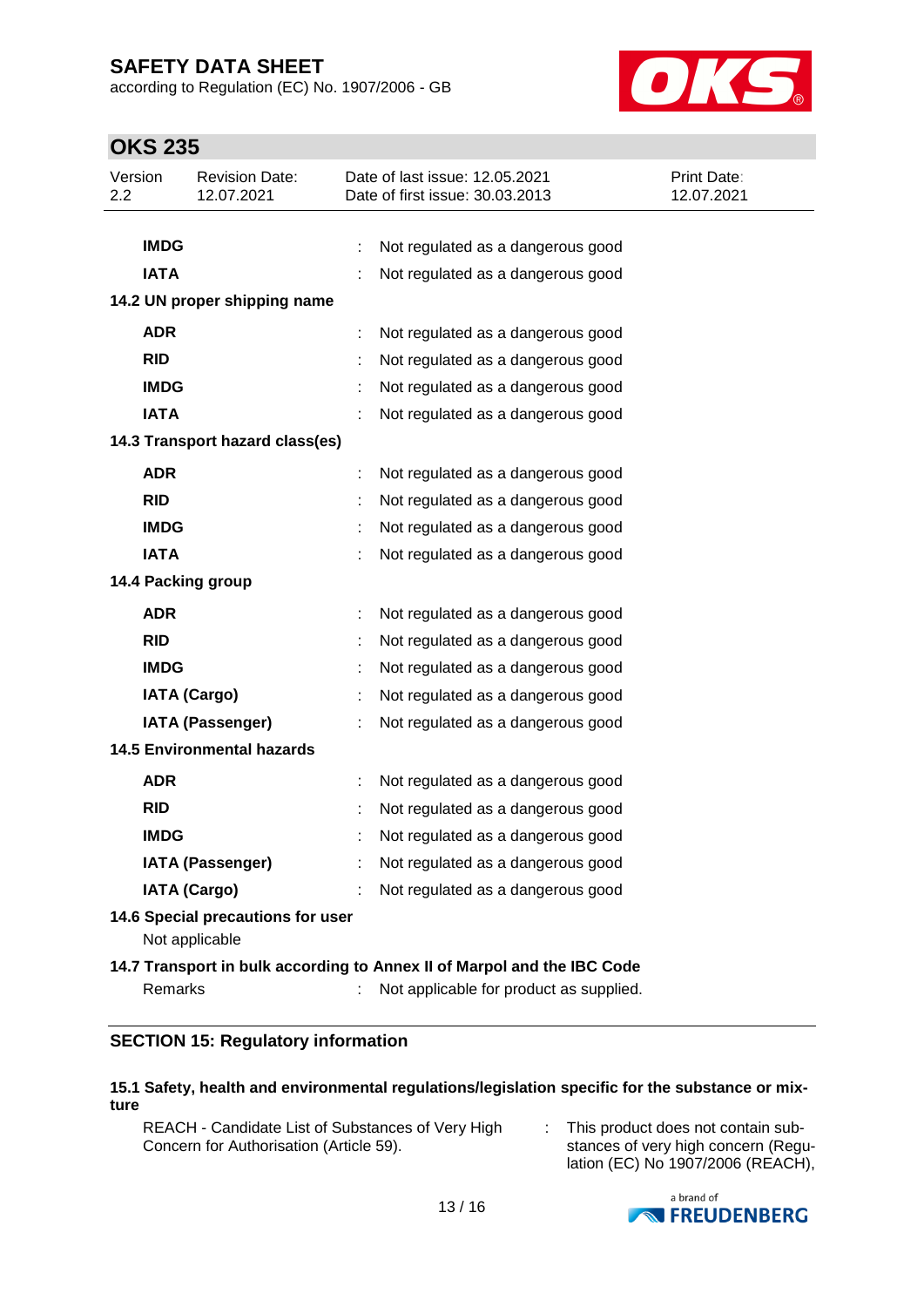according to Regulation (EC) No. 1907/2006 - GB



## **OKS 235**

| Version<br>$2.2^{\circ}$ |                | <b>Revision Date:</b><br>12.07.2021    | Date of last issue: 12.05.2021<br>Date of first issue: 30.03.2013                                                        |    | <b>Print Date:</b><br>12.07.2021            |
|--------------------------|----------------|----------------------------------------|--------------------------------------------------------------------------------------------------------------------------|----|---------------------------------------------|
|                          | (Annex XIV)    |                                        | REACH - List of substances subject to authorisation                                                                      | ÷  | Article 57).<br>Not applicable              |
|                          |                | plete the ozone layer                  | Regulation (EC) No 1005/2009 on substances that de-                                                                      | ÷. | Not applicable                              |
|                          | tants (recast) |                                        | Regulation (EU) 2019/1021 on persistent organic pollu-                                                                   | ÷. | Not applicable                              |
|                          |                | of dangerous chemicals                 | Regulation (EC) No 649/2012 of the European Parlia-<br>ment and the Council concerning the export and import             | ÷. | Not applicable                              |
|                          |                | preparations and articles (Annex XVII) | REACH - Restrictions on the manufacture, placing on<br>the market and use of certain dangerous substances,               | ÷. | Not applicable                              |
|                          |                | explosives precursors                  | Regulation (EU) 2019/1148 on the marketing and use of                                                                    |    |                                             |
|                          |                | ing obligations.                       | Acquisition, introduction, possession or use of the explo-<br>sive precursor by the general public is subject to report- |    | aluminium powder (stabilised)<br>(ANNEX II) |
|                          |                |                                        |                                                                                                                          |    |                                             |

Seveso III: Directive 2012/18/EU of the European Parliament and of the Council on the control of major-accident hazards involving dangerous substances. Not applicable

Volatile organic compounds : Directive 2010/75/EU of 24 November 2010 on industrial emissions (integrated pollution prevention and control) Not applicable

#### **15.2 Chemical safety assessment**

This information is not available.

#### **SECTION 16: Other information**

#### **Full text of H-Statements**

| H <sub>228</sub> | : Flammable solid.                                   |
|------------------|------------------------------------------------------|
| H319             | : Causes serious eye irritation.                     |
| H335             | : May cause respiratory irritation.                  |
| H412             | : Harmful to aquatic life with long lasting effects. |

#### **Full text of other abbreviations**

| GB EH40 |  |
|---------|--|
|---------|--|

: UK. EH40 WEL - Workplace Exposure Limits

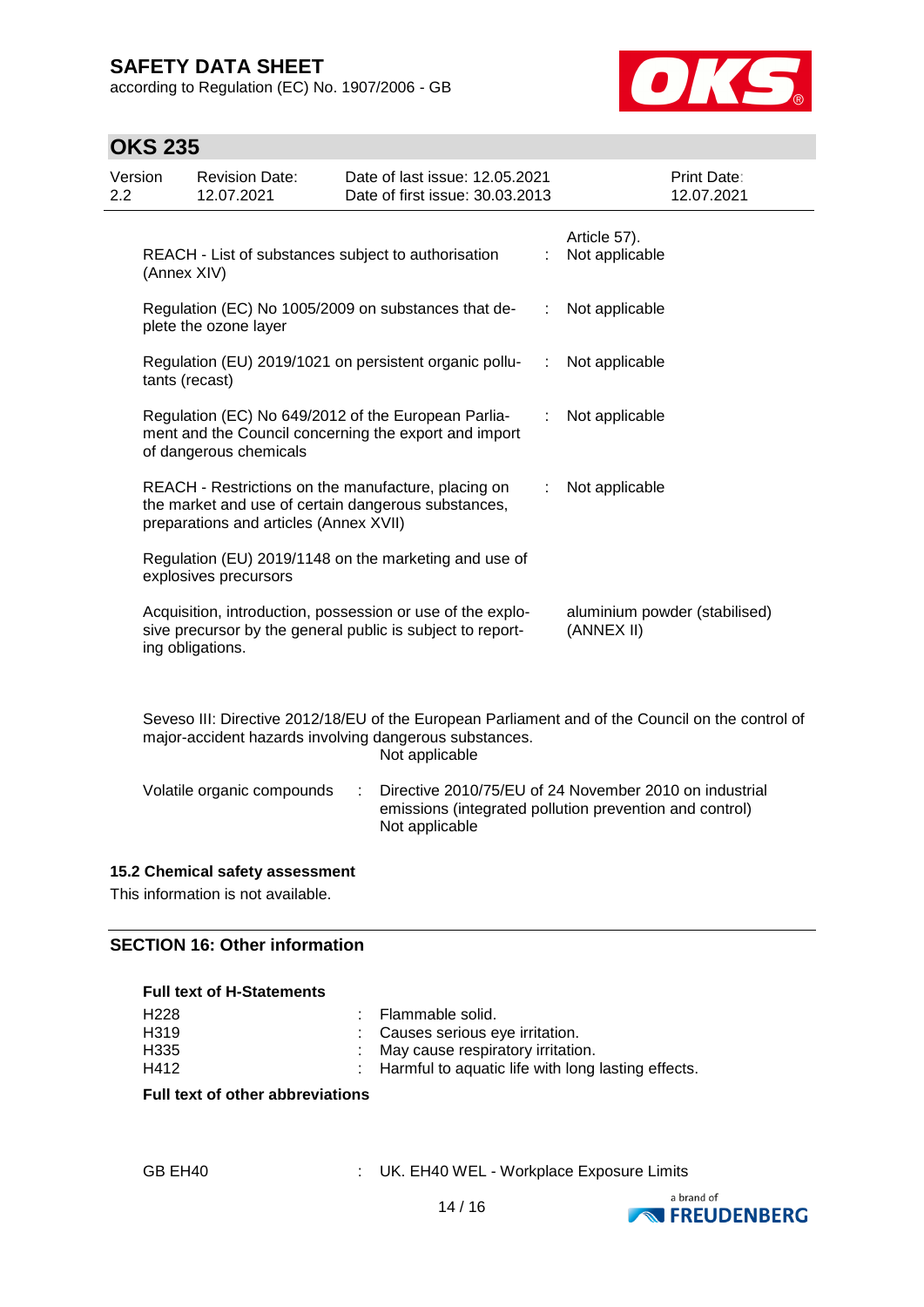according to Regulation (EC) No. 1907/2006 - GB



### **OKS 235**

| Version | Revision Date: | Date of last issue: 12.05.2021  | <b>Print Date:</b> |
|---------|----------------|---------------------------------|--------------------|
| -2.2    | 12.07.2021     | Date of first issue: 30.03.2013 | 12.07.2021         |

GB EH40 / TWA : Long-term exposure limit (8-hour TWA reference period)

ADN - European Agreement concerning the International Carriage of Dangerous Goods by Inland Waterways; ADR - European Agreement concerning the International Carriage of Dangerous Goods by Road; AIIC - Australian Inventory of Industrial Chemicals; ASTM - American Society for the Testing of Materials; bw - Body weight; CLP - Classification Labelling Packaging Regulation; Regulation (EC) No 1272/2008; CMR - Carcinogen, Mutagen or Reproductive Toxicant; DIN - Standard of the German Institute for Standardisation; DSL - Domestic Substances List (Canada); ECHA - European Chemicals Agency; EC-Number - European Community number; ECx - Concentration associated with x% response; ELx - Loading rate associated with x% response; EmS - Emergency Schedule; ENCS - Existing and New Chemical Substances (Japan); ErCx - Concentration associated with x% growth rate response; GHS - Globally Harmonized System; GLP - Good Laboratory Practice; IARC - International Agency for Research on Cancer; IATA - International Air Transport Association; IBC - International Code for the Construction and Equipment of Ships carrying Dangerous Chemicals in Bulk; IC50 - Half maximal inhibitory concentration; ICAO - International Civil Aviation Organization; IECSC - Inventory of Existing Chemical Substances in China; IMDG - International Maritime Dangerous Goods; IMO - International Maritime Organization; ISHL - Industrial Safety and Health Law (Japan); ISO - International Organisation for Standardization; KECI - Korea Existing Chemicals Inventory; LC50 - Lethal Concentration to 50 % of a test population; LD50 - Lethal Dose to 50% of a test population (Median Lethal Dose); MARPOL - International Convention for the Prevention of Pollution from Ships; n.o.s. - Not Otherwise Specified; NO(A)EC - No Observed (Adverse) Effect Concentration; NO(A)EL - No Observed (Adverse) Effect Level; NOELR - No Observable Effect Loading Rate; NZIoC - New Zealand Inventory of Chemicals; OECD - Organization for Economic Co-operation and Development; OPPTS - Office of Chemical Safety and Pollution Prevention; PBT - Persistent, Bioaccumulative and Toxic substance; PICCS - Philippines Inventory of Chemicals and Chemical Substances; (Q)SAR - (Quantitative) Structure Activity Relationship; REACH - Regulation (EC) No 1907/2006 of the European Parliament and of the Council concerning the Registration, Evaluation, Authorisation and Restriction of Chemicals; RID - Regulations concerning the International Carriage of Dangerous Goods by Rail; SADT - Self-Accelerating Decomposition Temperature; SDS - Safety Data Sheet; SVHC - Substance of Very High Concern; TCSI - Taiwan Chemical Substance Inventory; TRGS - Technical Rule for Hazardous Substances; TSCA - Toxic Substances Control Act (United States); UN - United Nations; vPvB - Very Persistent and Very Bioaccumulative

#### **Further information**

This safety data sheet applies only to products as originally packed and labelled. The information contained therein may not be reproduced or modified without our express written permission. Any forwarding of this document is only permitted to the extent required by law. Any further, in particular public, dissemination of the safety data sheet (e.g. as a document for download from the Internet) is not permitted without our express written consent. We provide our customers with amended safety data sheets as prescribed by law. The customer is responsible for passing on safety data sheets and any amendments contained therein to its own customers, employees and other users of the product. We provide no guarantee that safety data sheets received by users from third parties are up-to-date. All information and instructions in this safety data sheet have been compiled to the best of our knowledge and are based on the information available to us on the day of publication. The information provided is intended to describe the product in relation to the required safety measures; it is neither an assurance of characteristics nor a guarantee of the product's suitability for particular applications and does not justify any contractual legal relationship. The existence of a safety data sheet for a particular jurisdiction does not necessarily mean that import or use within that jurisdiction is legally permitted. If you have any questions, please contact your responsible sales contact or authorized trading partner.